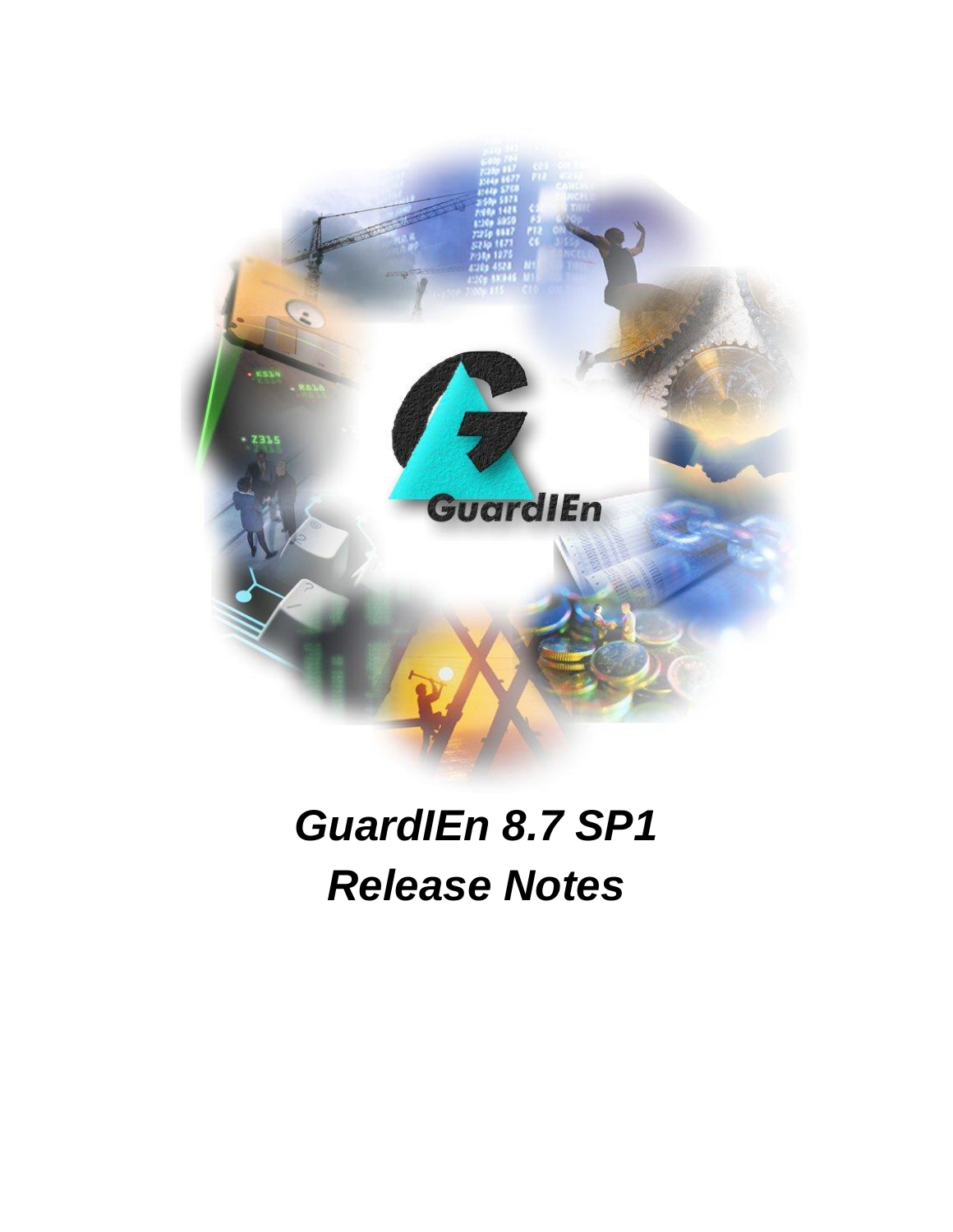# **CONTENTS**

| CR11523 VARIOUS FIXES TO THE PROCESSES INVOLVED IN THE TRANSFER OF GUARDIEN DATA FROM HE TO CSE4 |  |
|--------------------------------------------------------------------------------------------------|--|
|                                                                                                  |  |
|                                                                                                  |  |
|                                                                                                  |  |
|                                                                                                  |  |
|                                                                                                  |  |
|                                                                                                  |  |
|                                                                                                  |  |
|                                                                                                  |  |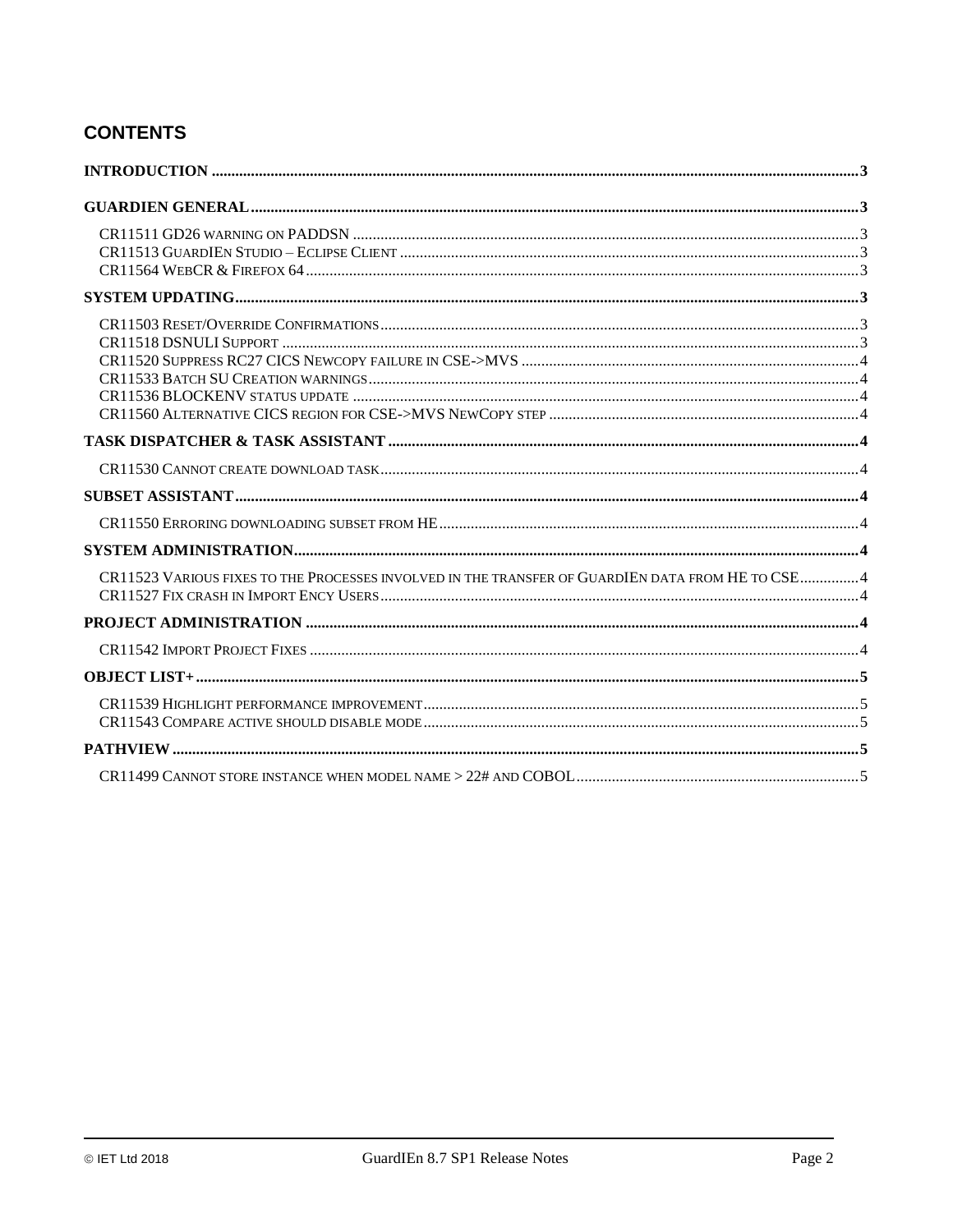## <span id="page-2-0"></span>**Introduction**

Changes marked with a '\*\*' indicate fixes to high severity issues and it is highly recommended that the service pack is installed if you are likely to be affected by these issues.

Changes marked with a '\*' indicates fixes to medium severity issues or a change in behaviour and again it is recommended that the service pack is installed if this issue is likely to affect you.

# <span id="page-2-1"></span>**GuardIEn General**

## <span id="page-2-2"></span>*CR11511 GD26 warning on PADDSN*

When executing GD26 to refresh PAD files, a warning is issued if a model selected belongs to a project with an override PADDSN project property value that differs to the PADDSN property specified in the GD26 parameters.

#### <span id="page-2-3"></span>*CR11513 GuardIEn Studio – Eclipse Client*

An all new Eclipse client is now available for GuardIEn and other IET products. Introduced with the 8.7.1 release, GuardIEn Studio is a fully functional Eclipse based client for GuardIEn for use with Studio Developer. All of the functions of the GuardIEn Windows client are available in the Studio interface with bi-directional integration with Studio Developer - you can open the editor for an object from GuardIEn and from Studio Developer you can open the GuardIEn Deliverable editor and Action Diagram viewer.

With the combination of Studio Developer and GuardIEn Studio, you now have access to all of your development tools in a single integrated workbench. You can combine editing the models with viewing data on changes made to the objects, powerful impact analysis via Object List+, subset definition, migrations and much more.

With GuardIEn Studio you also have integrated clients for:

- Powerful impact analysis using Object List+
- Integrated Uploads to the encyclopaedia with the Upload Assistant
- Automated code checking with VerifIEr
- Code Coverage Testing with pathvIEw
- Managing External Objects with XOS
- Subset Definition and managing background tasks via the Subset and Task Assistants

## <span id="page-2-4"></span>*CR11564 WebCR & Firefox 64*

The Rapide runtime used by GuardIEn WebCR has been updated to the latest 3.0 release to provide compatibility with Firefox 64, which introduced breaking changes in its keypress handling. Because of the runtime update, if you are using the internal OSGi application server supplied with WebCR you should install WebCR into a new folder and not on top of an existing WebCR installation.

## <span id="page-2-5"></span>**System Updating**

#### <span id="page-2-6"></span>*CR11503 Reset/Override Confirmations*

To help prevent accidental reset or override of DU/SU steps, the reset/override functions now ask for confirmation.

#### <span id="page-2-7"></span>*CR11518 DSNULI Support*

Support has been added for the Gen 8.6 DSNULI support. To enable DSNULI support, set the DYNOB target property to a value of "Use DSNULI". You will need to add this as a permitted value for the DYNOB target property type.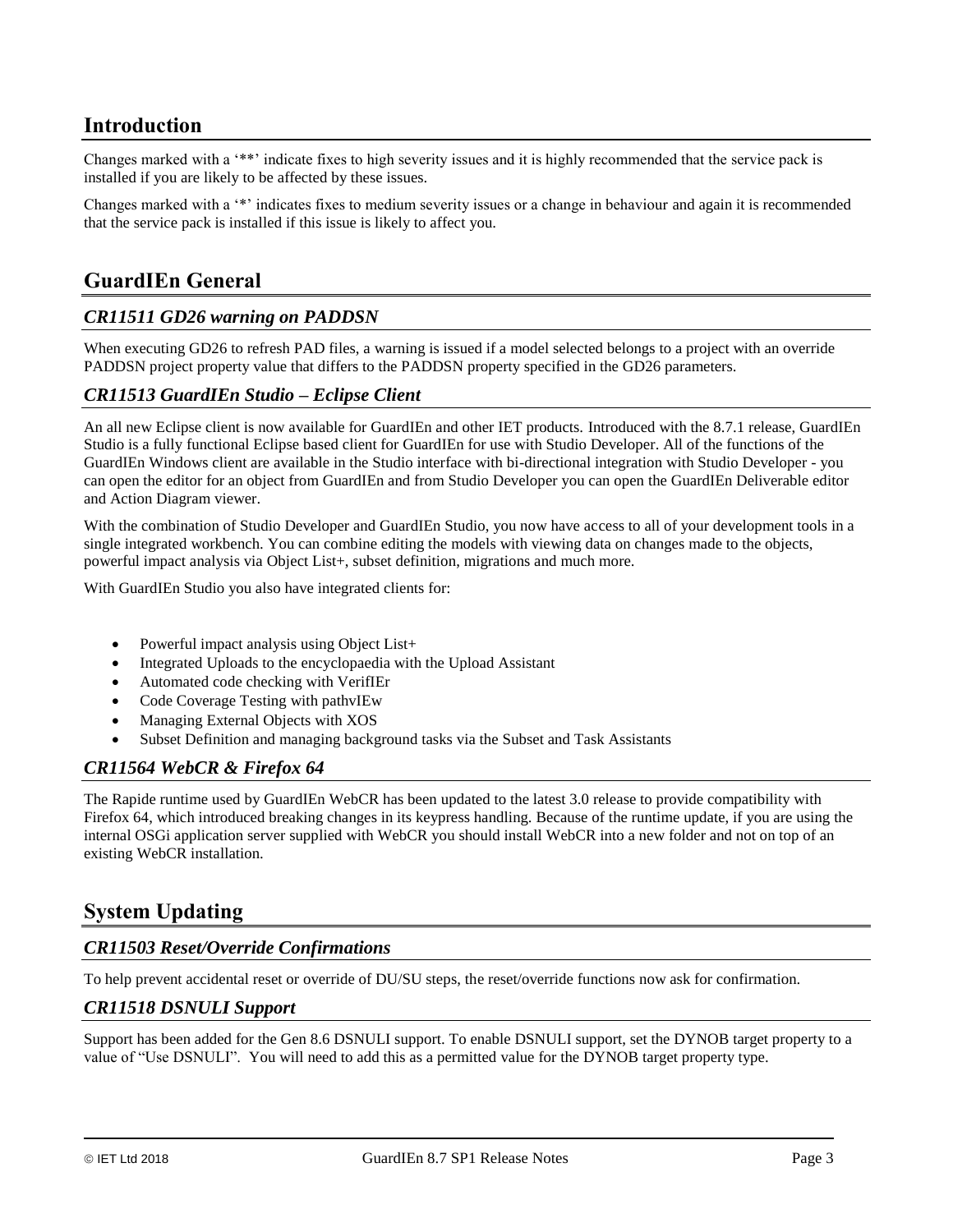## <span id="page-3-0"></span>*CR11520 Suppress RC27 CICS Newcopy failure in CSE->MVS*

Provide an override option to suppress the CSE->MVS New copy processing from reporting an RC27 (new load module new copied) as an error. This will be activated by setting target property MVSNCYRC to set the RC checks to be greater than 27 for a failure.

## <span id="page-3-1"></span>*CR11533 Batch SU Creation warnings*

When checking a system update, if a deliverable is scoped into the CR content and no external object is associated to the selected version, a GDCW6071 warning should be issued, but this only occurs for non-Gen externals. For Gen deliverable types (i.e. AB) the warning is not output.

When creating an SU in batch using GD54, if a warning is produced by the check step, the execution normally continues. A new parameter in the GD54 input can be specified to prevent execution if a warning is issued: EXECWARN=NO

#### <span id="page-3-2"></span>*CR11536 BLOCKENV status update*

If a deliverable has the BLOCKENV property defined to prevent migration beyond a specified environment, it is correctly excluded from the SU migration but the version status is still updated. The version status is now no longer updated by the migrate step.

#### <span id="page-3-3"></span>*CR11560 Alternative CICS region for CSE->MVS NewCopy step*

The CSE->MVS CICS newcopy step now supports the use of a code generation variant alternative target property for the CICS region in the format CICSREGn where n is the code gen variant.

## <span id="page-3-4"></span>**Task Dispatcher & Task Assistant**

#### <span id="page-3-5"></span>*CR11530 Cannot create download task*

If you attempt to download a model via Task Assistant and the model is not defined to GuardIEn, a "Model not found" error is issued

## <span id="page-3-6"></span>**Subset Assistant**

#### <span id="page-3-7"></span>*CR11550 Erroring downloading subset from HE*

When downloading a subset from the HE and not using the Task Dispatcher, a -811 sqlcode error can be issued.

## <span id="page-3-8"></span>**System Administration**

#### <span id="page-3-9"></span>*CR11523 Various fixes to the Processes involved in the transfer of GuardIEn data from HE to CSE*

Remove the dependency on Linkage in GD73 and GD74 (HE Minor Version Export/Import). Increase limit on number of CR Content Rows that can be imported. Remove PAD size limit for MV PADs being imported.

#### <span id="page-3-10"></span>*CR11527 Fix crash in Import Ency Users*

When a new installation has more than 400 users defined to the CSE, the Import Ency User function returns the same 400 users repeatedly. This has been fixed.

## <span id="page-3-11"></span>**Project Administration**

#### <span id="page-3-12"></span>*CR11542 Import Project Fixes*

1) When importing a project, some of the messages are not output to the log file.